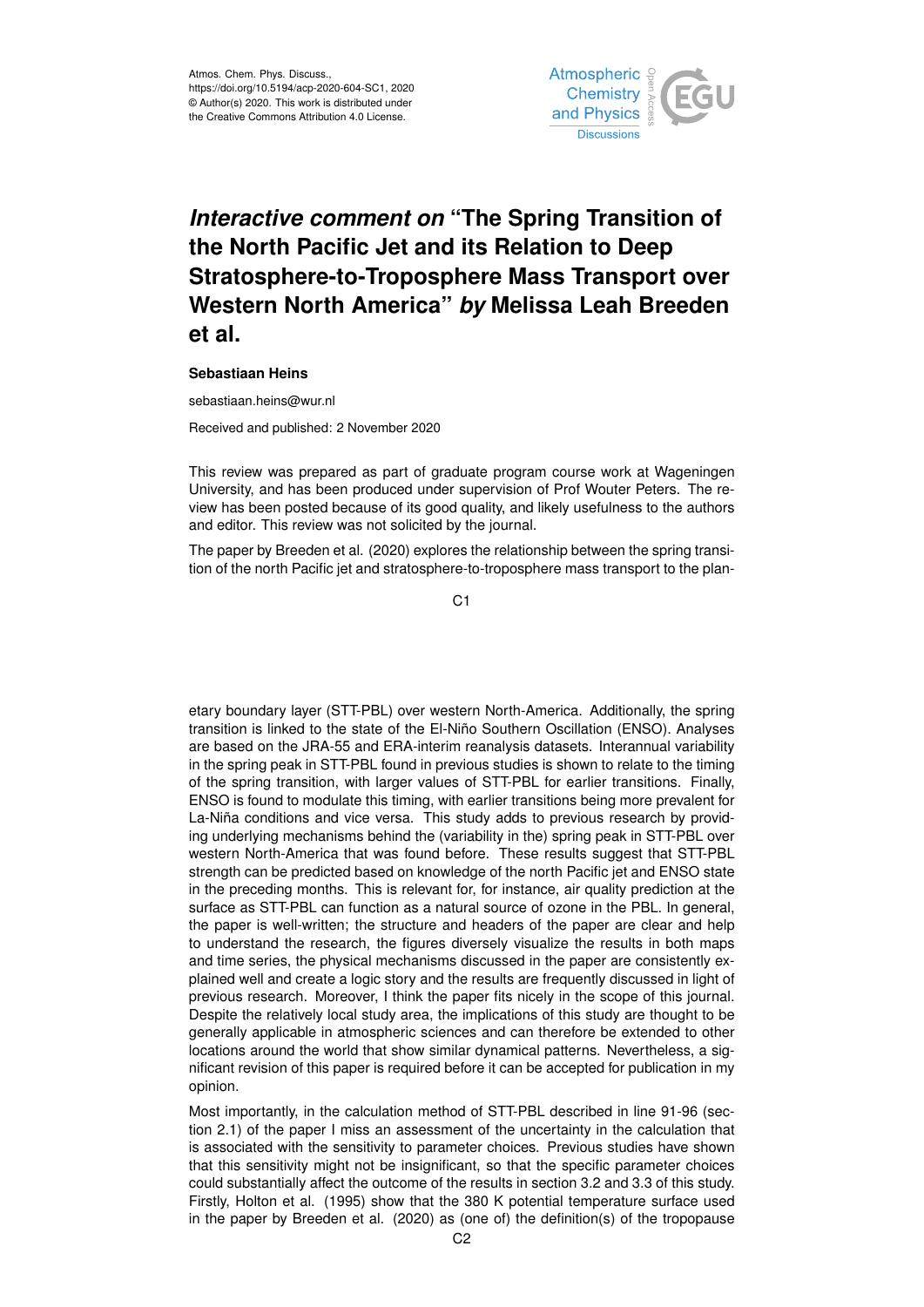coincides relatively well with the tropopause in the tropics, but that this value drops for higher latitudes to approximately the 340/350 K potential temperature surface in the region that is considered in the paper (western North-America). Secondly, Skerlak et al. (2014) showed that their STT(-PBL) calculation is highly sensitive to the choice of minimal residence time of the air in the stratosphere/troposphere before/after a crossing of the tropopause. They find that this sensitivity can be very well approximated by a power law with an exponent of -0.5, which means that the STT estimates for a residence time of 24 and 48 hours respectively deviate by as much as 30 percent. The choice is made by Skerlak et al. (2014) to use a constant value of 48 hours for this parameter. This is validated based on the fact that, although the calculated values of STT-PBL are highly sensitive to the parameter value, the geographical distribution of STT-PBL in which the authors of that study are interested is not. However, in the study of Breeden et al. (2020), this validation does not hold anymore as the STT-PBL calculation is applied to the specific region of western North-America instead of it being used to assess the geographical distribution. Thirdly, the STT-PBL calculation also depends on the accuracy of the PBL height forecast, as this influences the number of trajectories that reach the PBL from the stratosphere. To determine the PBL height the critical Richardson number value of 0.25 is used as the criterion for the PBL top (i.e. the transition from turbulent to laminar flow at the top of the PBL). Troen and Mahrt (1986) indicate that this critical value used for the Richardson number does not have a large influence on the PBL height estimation in unstable conditions, but that it does induce variability in PBL height for neutral conditions. Furthermore, according to Seidel et al. (2012) PBL height is especially uncertain over areas with high elevation, which is the case for parts of the study area of the paper by Breeden et al. (2020) due to the presence of the Rocky Mountains. Altogether, I strongly advise including a sensitivity analysis of the results of section 3.2 and 3.3 to the choice of the parameter values used in the calculation of STT-PBL in order to assess the robustness of the current conclusions. I suggest this sensitivity analysis to include (based on the above discussion) the potential temperature surface that is taken to represent the tropopause,

C3

the minimum residence time of the trajectories that contribute to STT-PBL and both the forecast uncertainty and the forecast value of the PBL height (as a function of the critical Richardson number chosen to represent the top of the PBL).

Additionally, the rationale of using of Japanese Reanalysis-55 dataset does not become clear to me from the paper. In line 85-86 (section 2.1) the authors mention that this dataset is used because of its relatively long record of ENSO events. Yet, the JRA-55 dataset is only used for assessing the characteristics of the spring transition in section 3.1, as is stated in line 352, without considering any influence of ENSO. According to line 86-87 this is because the transport and tropopause fold diagnostics are derived from the ERA-interim reanalysis instead of the JRA-55 data and, therefore, the former is to be used for the analysis of the relationship between ENSO and the spring transition and STT-PBL in order to be consistent in the data used. Therefore, I would like to ask the authors what the exact benefit of using the JRA-55 dataset is and to incorporate the explanation of this in the description of the data in section 2.1. Additionally, it seems to me that the JRA-55 dataset can in fact be used in the analysis of the spring transition for the different ENSO states in section 3.3 (figure 8) as this analysis does not concern any mass transport or tropopause fold characteristics yet and table 1 shows that data on the ENSO states during the spring transition is available for the JRA-55 dataset. Therefore, I would suggest using the JRA-55 dataset instead of the ERA-interim dataset for this analysis based on the current rationale mentioned in line 85-86. Moreover, this could add a clearer link to the current rationale, but depending on the revisions taken by the authors following the above question to clarify this rationale, this might or might not be preferred (anymore).

Furthermore, the sole use of the ONI index for determining the ENSO states, as described in line 87-89 (section 2.1), might provide a relatively poor representation of ENSO events in the paper, so that the difference in spring transition and STT-PBL presented in section 3.3 might be based on an incomplete definition of the ENSO states. Trenberth and Stepaniak (2001) suggest that at least two indices are required to char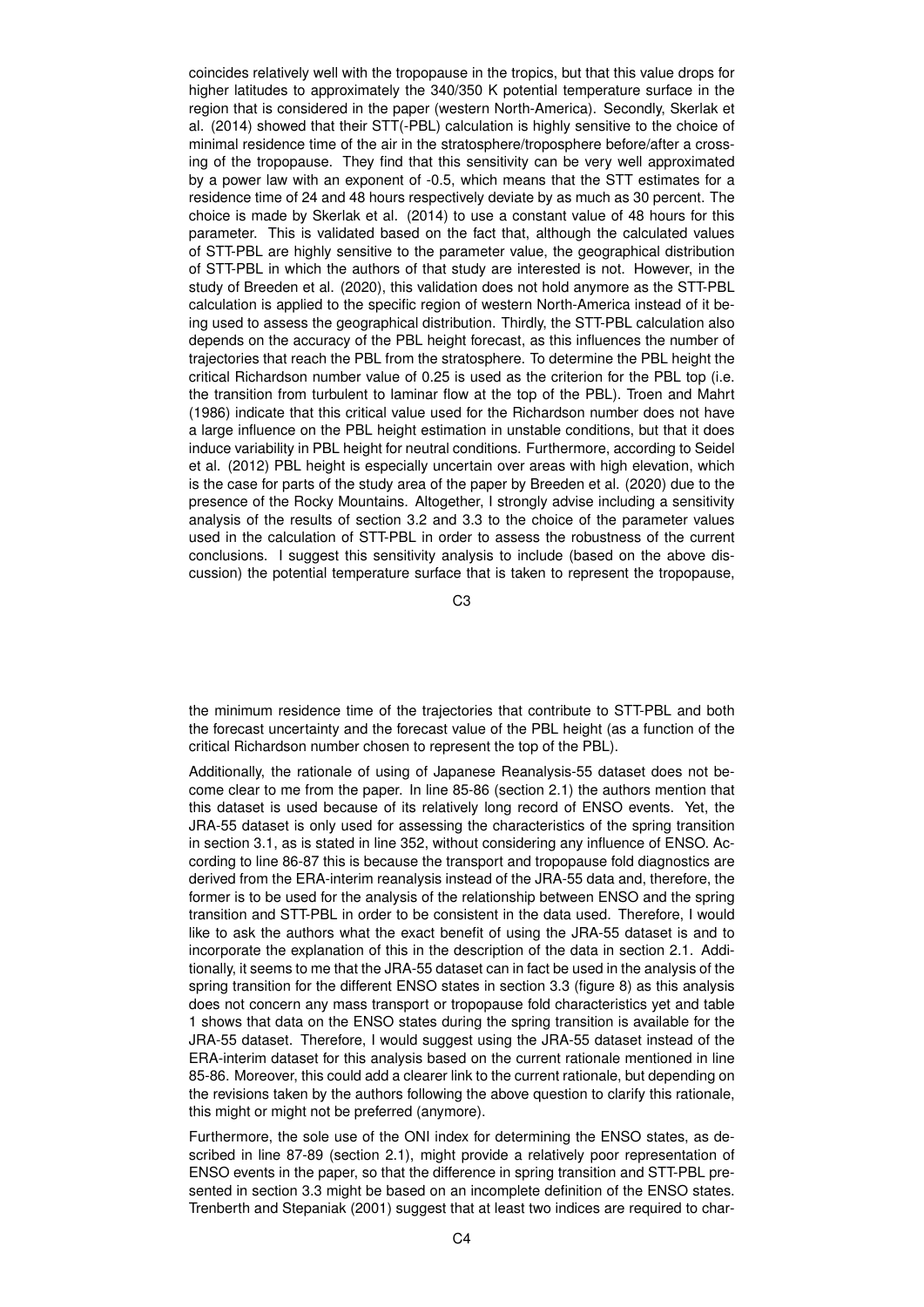acterize the variability in ENSO events. They advocate that the ONI index should be accompanied by an (orthogonal) index that represents the zonal gradient in sea-surface temperatures (SST). For this purpose, they have created the Trans-Niño Index (TNI), which represents the difference in normalized SST anomalies between the Niño-1+2 and the Niño-4 regions. However, in the paper by Breeden et al. (2020) all positive, neutral and negative ENSO events are lumped into classes, whereas the study of Trenberth and Stepaniak (2001) is also focused on the variability between different occurrences of positive, neutral and negative ENSO events. Therefore, the cruder representation of ENSO events by Breeden et al. (2020), using only the ONI index, might be justified, so that the results in section 3.3 regarding the effect of ENSO states on the spring transition and STT-PBL would not be significantly affected by this approach. Yet, in order to verify whether this approach is indeed justified, I suggest repeating the analysis for section 3.3, regarding the impact of ENSO on the spring transition and STT-PBL, using more than one index to define the three ENSO groups used in the study (e.g. by including some threshold based on the TNI index presented above). This will provide alternative results for this part of the study than can subsequently be compared to the original for statistically significant differences in timing of the spring transition and monthly mean values of the variables in figure 10 for the three ENSO groups. When significant differences are found in this analysis, it suggests that in fact more indices are required to capture the variability in ENSO events and the effect of that on the spring transition and STT-PBL than just the ONI index, which indicates that this reviewed approach is to be preferred over the original based on the findings of Trenberth and Stepaniak (2001).

## Minor comments on the paper:

The role of ozone in this paper is somewhat unclear I find. In my regard it constitutes the context of the study and provides potential for further research, but is not part of the study itself. Yet, it is quite broadly mentioned in the methods and conclusions. I would advise to restrict the role of ozone in this paper to the context in the introduction,

C5

further research opportunities in the conclusion and perhaps the background for some of the methods.

The resolution of the zonal and meridional wind on pressure levels (2.5 X 2.5 $^{\circ}$ ) is larger than any of the components of the JRA-55 dataset that is used for the calculation of these wind variables (Kobayashi et al., 2015). This seems odd to me. I would advise to explain the reasoning behind the resolution of these variables in the data description in section 2.1.

The use of a fixed amount of mass transport for each trajectory in the calculation of the STT-PBL seems a very simplifying assumption that might potentially cause a lot of variation in STT-PBL to be lost without reading the accompanying reference. I would advise to include a short explanation of the background of this method, especially regarding the fact that the variation in STT-PBL is represented by the number of trajectories rather than the mass of them, after you introduced it in section 2.1.

The significance of the results is currently only assessed visually by means of the 95 percent confidence intervals that result from the significance test described in section 2.3. I would suggest including some form of quantitative assessment of this significance in the paper in the form of, for example, a statistical t-test.

Figure 1a seems random and possibly redundant. It only shows the EOF1 pattern for a PC1 larger than  $1\sigma$  and not for the other PC1 states and shows a very similar pattern to what is more extensively shown in figure 2. Therefore, I would suggest removing this figure.

I found figure 7 quite time-consuming to grasp fully. This is mainly the result of the layout of the legend I think. I would suggest mentioning the variables of interest before SST in the legend description instead of 'STT/variable' and potentially even to place the description next to the corresponding lines when the available space allows this.

References: